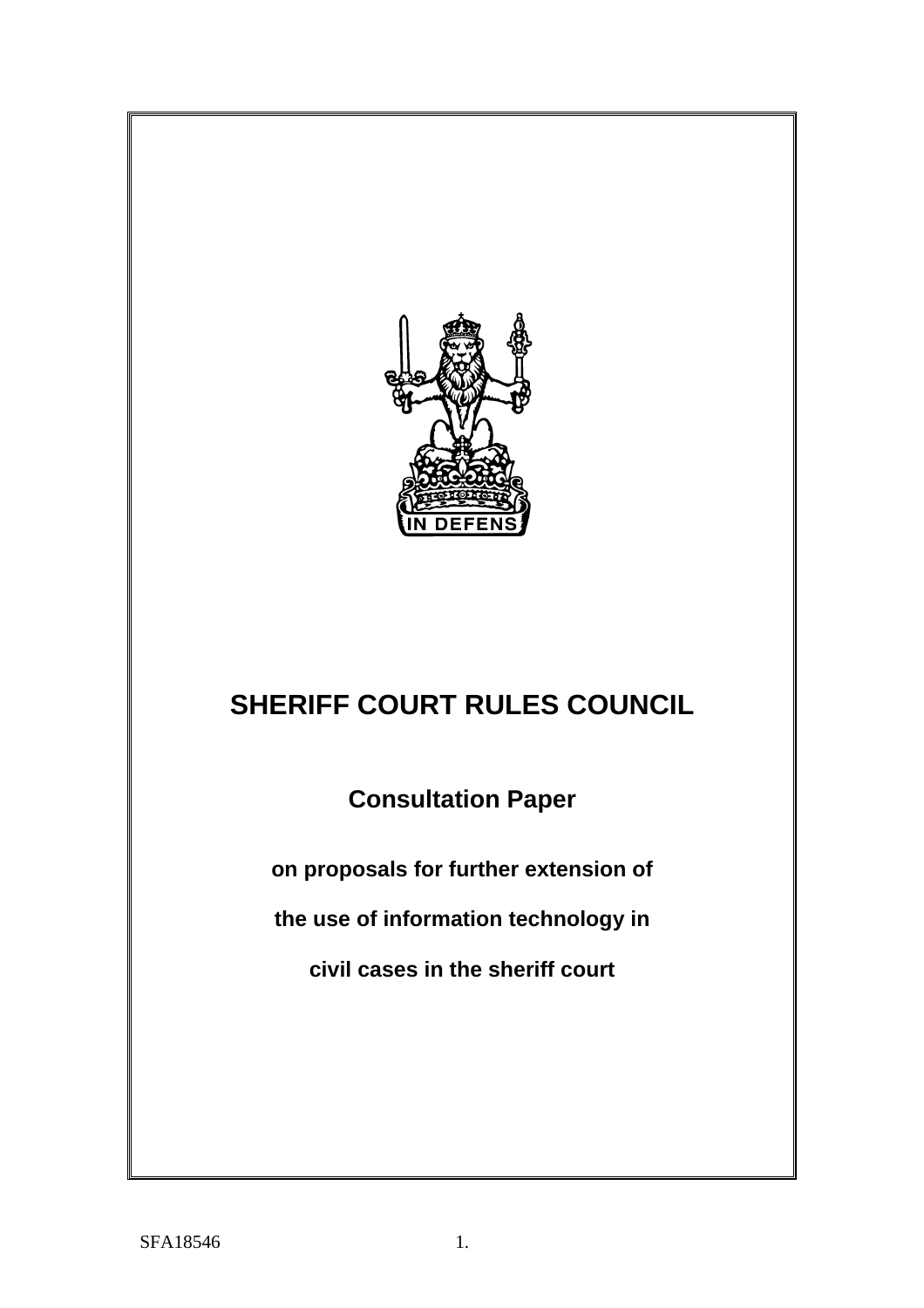# **CONTENTS**

| <b>Purpose</b>                               | 3  |
|----------------------------------------------|----|
| <b>The Sheriff Court Rules Council</b>       | З  |
| <b>Background</b>                            | 3  |
| <b>Recommendations</b>                       | 5  |
| Table of Recommendations and questions posed | 10 |
| <b>Responses and timetable</b>               | 15 |

**Page**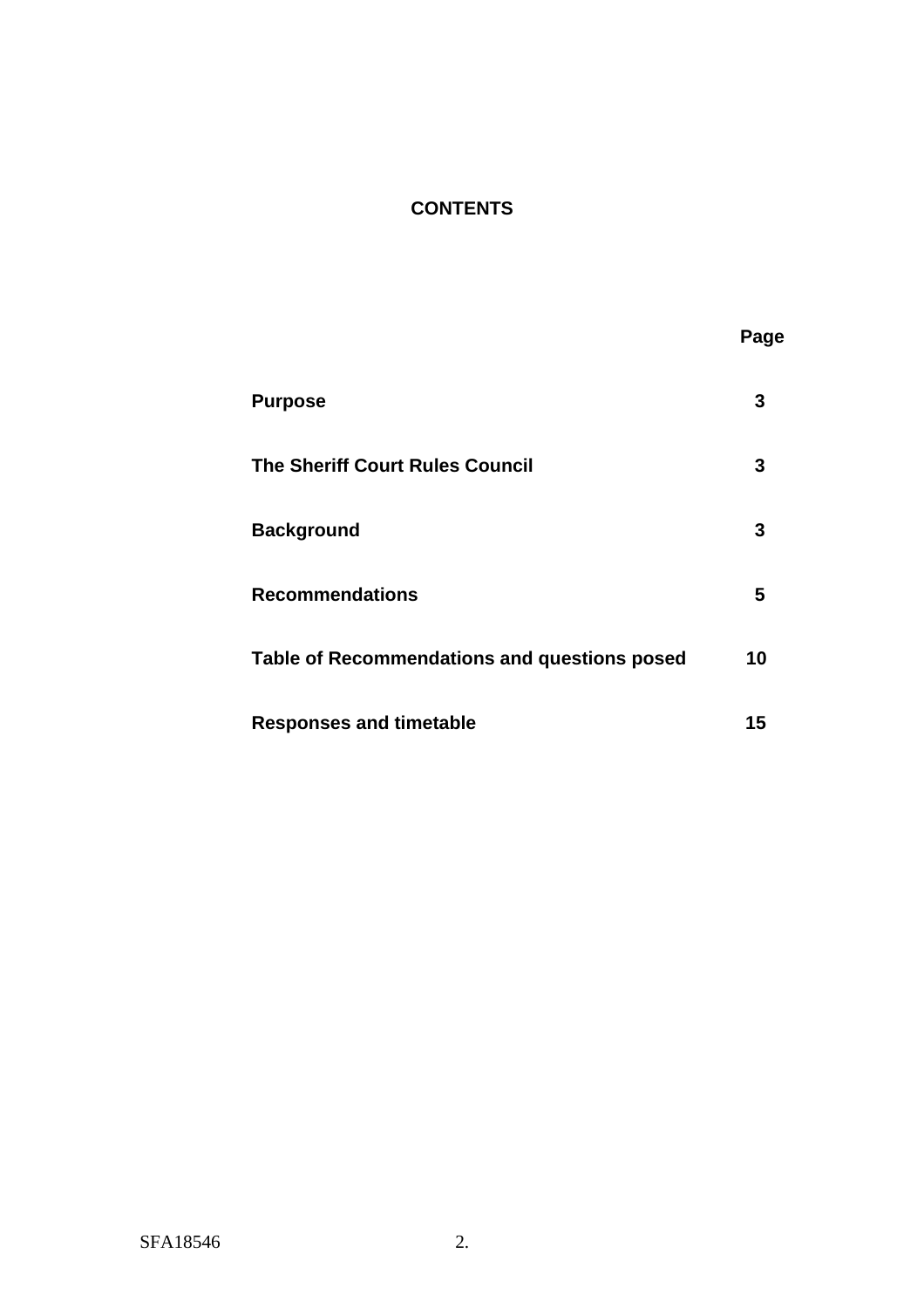## **CONSULTATION PAPER ISSUED BY THE SHERIFF COURT RULES COUNCIL**

# **Purpose**

To seek views on the Rules Council's proposals for the further extension of the use of information technology in civil cases in the Sheriff Court.

# **The Sheriff Court Rules Council**

The Sheriff Court Rules Council was set up by section 33 of the Sheriff Courts (Scotland) Act 1971 to keep under review the procedure and practice in civil proceedings in the Sheriff Court. It regularly prepares draft rules of procedure and submits them to the Court of Session for approval and enactment as an Act of Sederunt.

To assist it in the discharge of its functions, the Council may invite representations on any aspect of the procedure or practice in civil proceedings in the Sheriff Court. Representations may also be made by individual members of the Council or by any member of the public on any matter within the Council's remit. The Council considers any representations received. In this paper the Council invites comments on the recommendations below.

# **Background**

The recent developments in information technology (IT) have brought great changes to the way governments, professions, businesses and other agencies deliver their services to the public. IT also provides unprecedented opportunities for substantial improvements in the services the sheriff's civil court renders to litigants. Within the courts themselves IT is already used in a variety of ways. A civil case management system has been in operation since 2000. In addition, sheriffs and clerks use computers for word-processing, communication with other sheriffs and clerks through an Intranet, and access to on-line databases. The Council is at present considering the introduction of rules providing for the taking of evidence by video link and other forms of communications technology. A pilot scheme for the digital audio recording of civil proceedings is about to begin in the Sheriff Principal's appeal court in Edinburgh.

The Council is convinced that the carefully devised use of IT is essential to the efficient and economic delivery of the services of the sheriff's civil court to the public in the 21st century. By means of IT there is scope for the reduction of delay and expense, the improvement of access to justice, and the formation of a modern and forward-looking system of civil procedure. The Council's views are consistent with the policy of the present Government that all services which can be electronically delivered should be.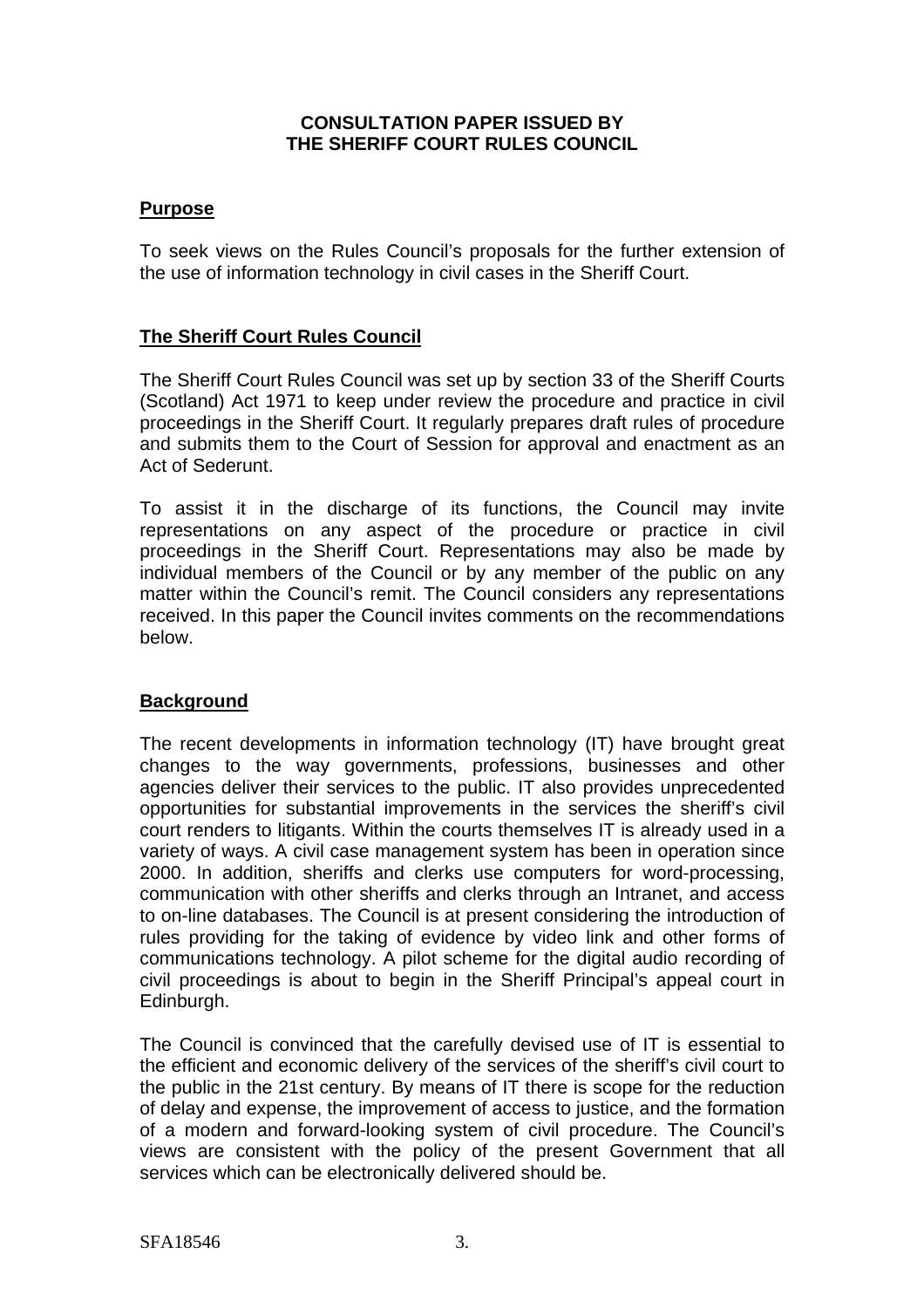Accordingly, in April 2003 the Council established a sub-committee to identify the areas in the sheriff's civil court in which information technology could be more widely used. The remit given to the sub-committee, known as the IT Committee, is in the following terms:

"To consider the current procedures and practices that facilitate the use of information technology in the Sheriff Court civil procedure and recommend:

- (a) whether such measures should be adopted more widely; and
- (b) whether, and what, other measures should be introduced."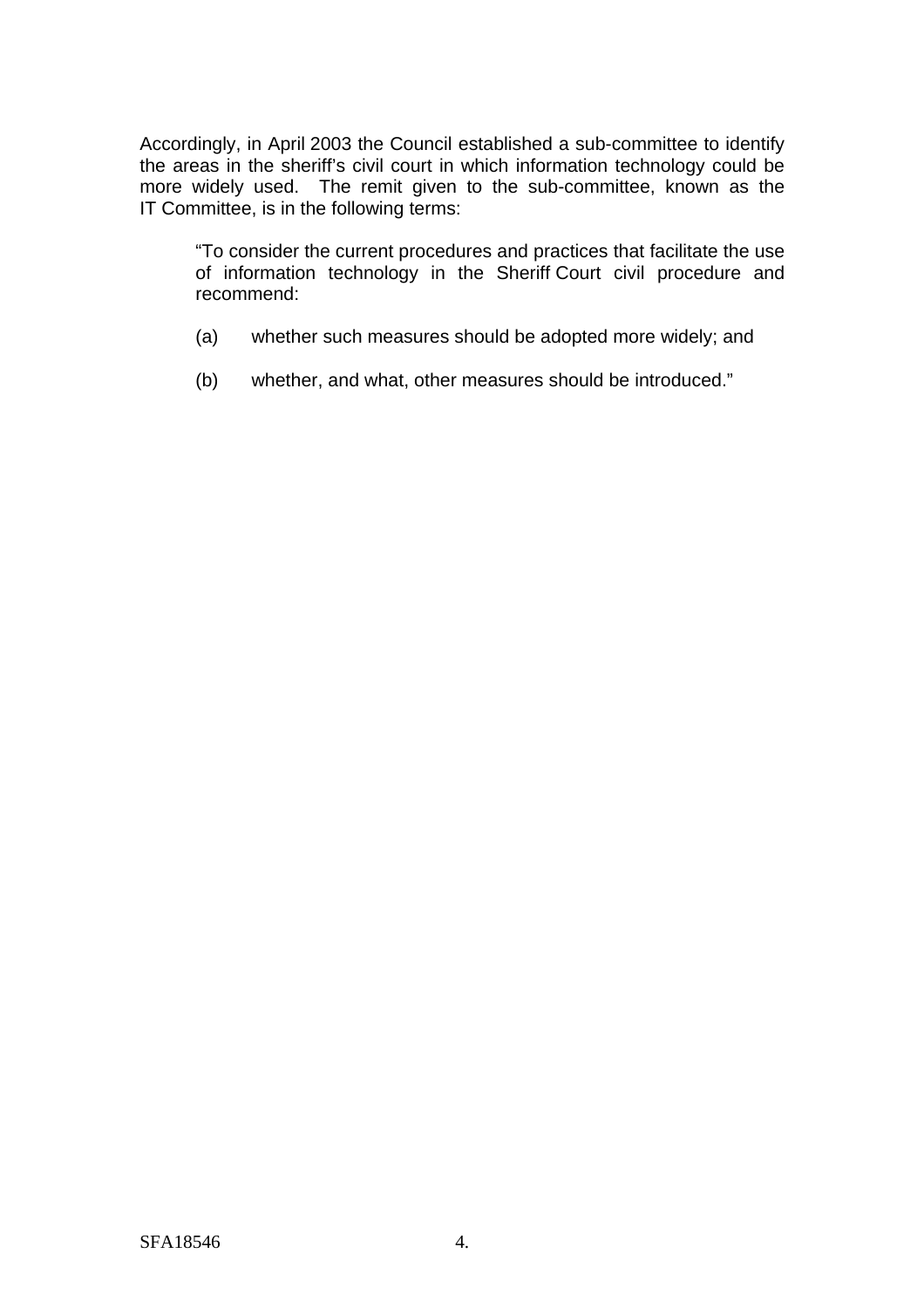## **THE IT COMMITTEE'S RECOMMENDATIONS**

As a first step, the Committee considered the use of IT for the electronic transmission and storage of documents, and the transmission of interlocutors. The Committee reported its recommendations to the Council and these are listed in the left-hand column of the table at the end of this paper. The Council has considered these recommendations and, before deciding how to proceed, would welcome your comments on them.

In relation to each of the IT Committee's recommendations the Council has posed a series of numbered questions which are listed in the right-hand column of the table. It would be helpful to have your response to these questions. Please also take the opportunity to make any other comment you consider appropriate. We have given you the opportunity to do so either in reply to the final question relative to each recommendation or at the end of your response.

The Committee makes 10 recommendations. Recommendations 1 to 7 are concerned with ordinary causes and summary applications. Recommendations 8 and 9 are concerned with summary causes and small claims. Recommendation 10 is concerned with changes in the rules of procedure. Each recommendation is now set out and explained.

# **ORDINARY CAUSES AND SUMMARY APPLICATIONS**

#### **First Recommendation**

*"Electronic transmission, lodging and storage of the following documents should be competent:*

- *(a) Initial Writs/Petitions/Applications*
- *(b) NID*
- *(c ) Defences/Answers*
- *(d) Closed Record*
- *(e) Motions*
- *(f) Minutes"*

In reaching the first recommendation the IT Committee considered which parts of the court process it should be permissible to transmit to and lodge in court in electronic form. The Committee reached the view that allowing the whole process to be transmitted and lodged electronically would be a significant step towards an electronic office. This is the direction most businesses and professions are moving in. It is also the Government's policy to move towards electronic delivery of services.

The Committee was of the view that this recommendation would produce significant efficiency gains and monetary savings to the benefit of courts and solicitors and, as a consequence, to the benefit of the individual users of the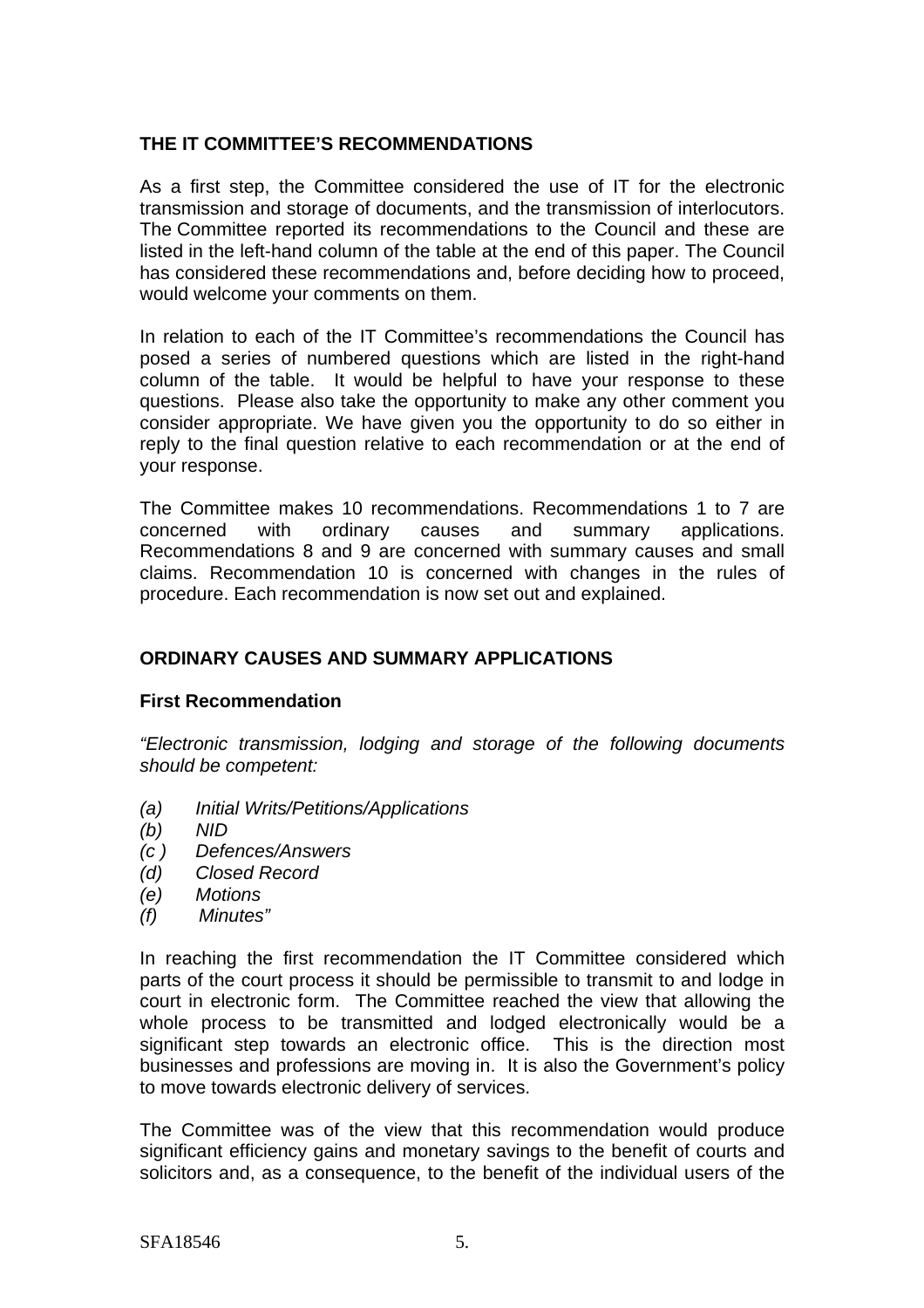court system. It was also considered that the use of electronic means of transmission of the whole process rather than, for example, motions alone, would encourage more to take advantage of the system when introduced.

The Committee did not address the electronic transmission and storage of productions. This matter will be considered separately.

## **Second Recommendation**

*"All interlocutors pronounced by the court (including warrants granted by sheriffs and clerks) should be transmitted electronically to agents (and party litigants where they wish to avail themselves of this service)."*

In reaching this conclusion the IT Committee considered the advantages that would be gained by the litigant. It again concluded that there was the potential to make significant efficiency gains in that the solicitors and party litigants who were participating in the use of electronic means of transmission could have the court's interlocutor (or order) in their possession much more quickly than would otherwise be the case. Electronic transmission of court interlocutors should also bring about savings in time and effort expended by solicitors and, as a consequence, savings in the overall cost to the litigant.

## **Third Recommendation**

## *"The system should be operated by use of a website that provides positive confirmation of receipt."*

In reaching this recommendation the Committee very much relied upon professional technical advice. The advantages and disadvantages of e-mail and website submission of documentation were presented to the Committee. The presentation included advice on the capability of the Case Management System currently used by Scottish Court Service. The advice strongly favoured a website based system.

The Committee considered advice to the effect that a website-based system:-

- cuts down the number of options as to the forms in which electronic information is presented to the Court Service;
- would better facilitate a more structured submission of information;
- would be easier for the Court Service to retrieve data from;
- should not result in formatting problems which would be likely to occur if an e-mail based system were used;
- is technically more efficient;
- should have fewer technical problems; and
- would resolve issues of time limits on the lodging of documents through the programming of the system to issue positive confirmation of receipt of the documents transmitted.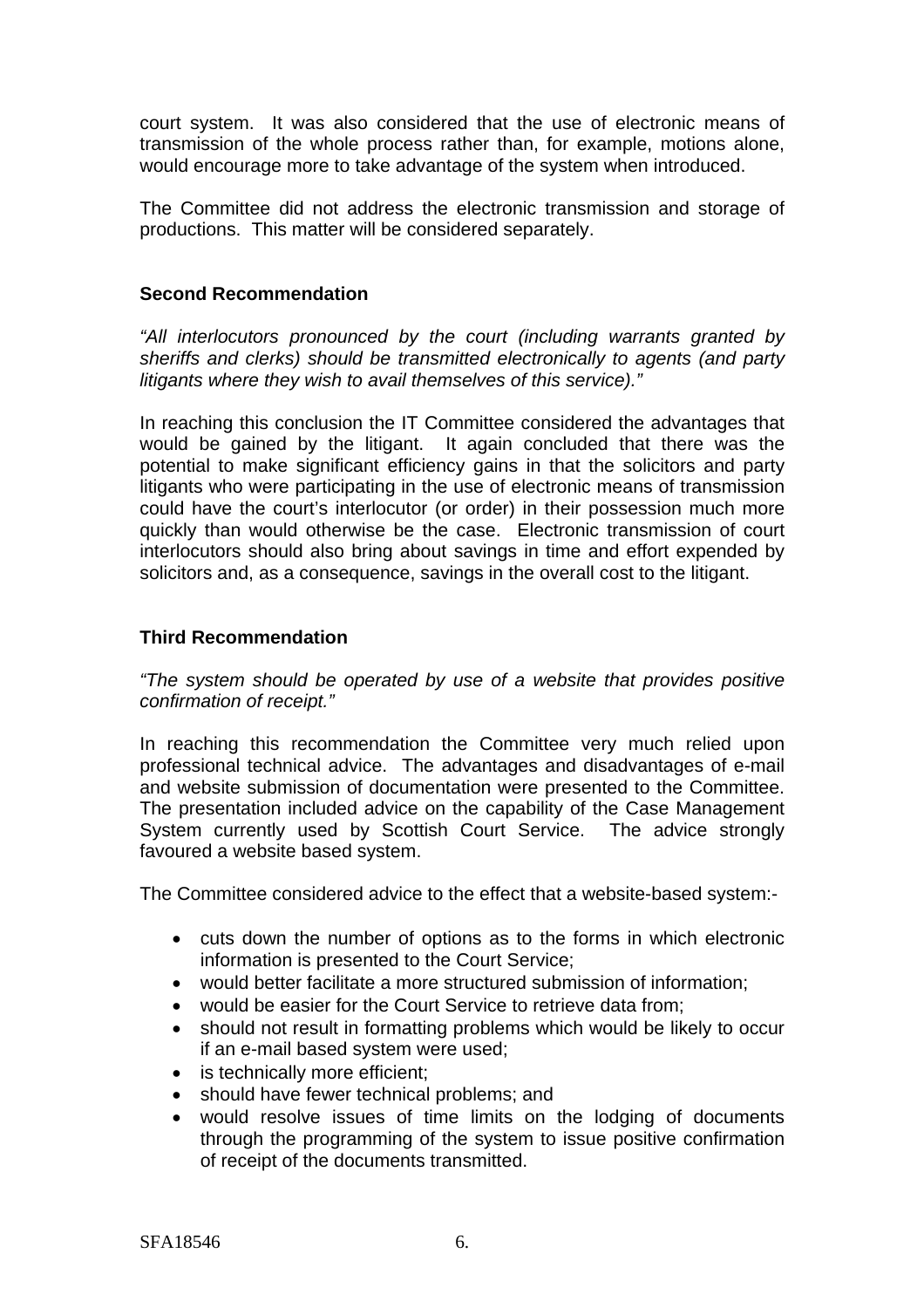# **Fourth Recommendation**

*"After a short pilot scheme, the system should be introduced in all the courts in Scotland."*

In reaching this conclusion the IT Committee considered the experience of other jurisdictions in introducing an electronic system. Experience in England showed that there was little interest in using a system which was a pilot and limited in its extent to one court. The costs in time, training and equipment in doing so were prohibitive. In Singapore, on the other hand, they had been much more radical and had applied the system instantly across the board.

The Committee believes the pilot of the website system should be very short and that thereafter it should be introduced to all the sheriff courts in Scotland. It is hoped that this course will encourage solicitors to take advantage of the benefits the system will have to offer and that they will perceive that it will enhance the quality of their service to their clients. The cost implications for solicitors are principally in relation to the purchase of the necessary software to access the system. In the Committee's view the best way of persuading solicitors to incur these costs is to have a system working across the whole country: thus the software will be capable of being used in all parts of Scotland and not only in one sheriff court.

# **Fifth Recommendation**

*"The electronic system should be operated by the Scottish Court Service in parallel with the existing paper system for a period of 2 years after its introduction. Thereafter it is proposed that only in limited or exceptional circumstances or on cause shown should the paper system be used by solicitors."*

The Committee considered that court users should be encouraged to use the electronic services provided through any new system in the hope that in time we can move to a completely electronic office. It was thought that a period of two years should be sufficient to enables solicitors to become accustomed to lodging material electronically. During this period they should be entitled to lodge papers either in hardcopy or in electronic form. However, the Committee proposes that once the period of two years has elapsed, only in exceptional circumstances would hardcopy papers be accepted. In reaching this conclusion the Committee was aware that while both a manual and electronic system were running, no savings would be achieved for the Scottish Court Service. The Committee is nevertheless of the view that it will be necessary to run both systems for an initial two year period.

It is not proposed that party litigants should be required to use the electronic system.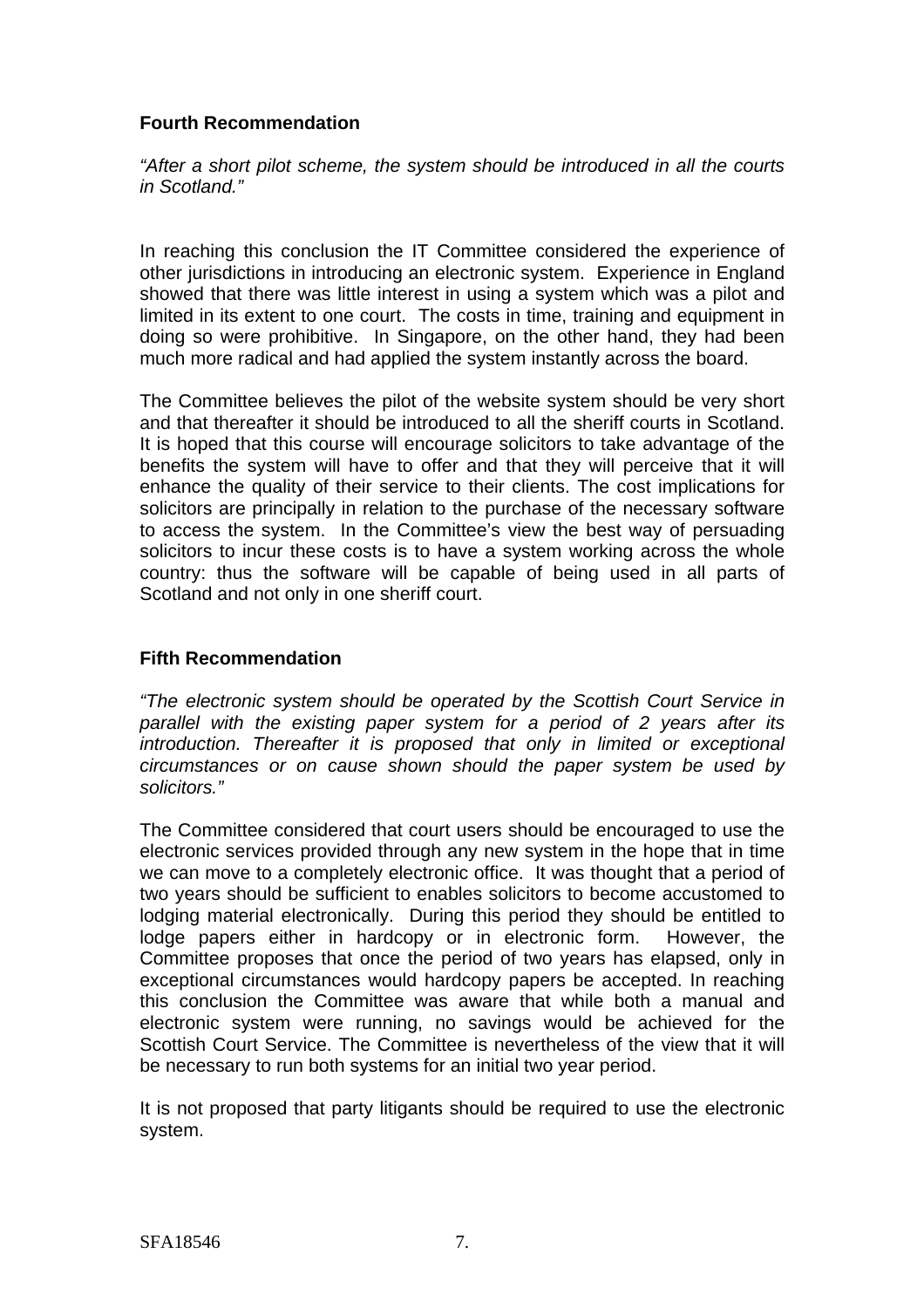# **Sixth Recommendation**

*"There should be a statutory provision that removes the need for a manual signature. "*

The Committee formed the view that in order to achieve a fully electronic office and facilitate full use of the electronic system the need for manual signatures would require to be removed where at all possible; and where signature was essential, a form of secure electronic signature should be introduced.

## **Seventh Recommendation**

*"Consideration should be given to the provision of other facilities such as parties being able to view the case on line."*

The IT Committee was undecided as to whether parties should be entitled to any extent to remote access to the court-stored data relative to the case in which they are involved. If each party is transmitting all documentation electronically to the court and to the other parties and each party is in turn storing that data then there should be little or no need for such remote access. It was, however, suggested by one member of the Committee that agents would want access from their own offices into the court stored data.

Security issues were raised as concerns. The use of passwords to protect or restrict access to files was considered. Some Committee members saw difficulties that might be experienced in the use of passwords where employees change companies.

The Committee had concerns about confidentiality while, at the same time, recognising the need for parties to be assured their motions etc were being dealt with and to obtain the information they needed. The Committee made no firm recommendation to the Rules Council in this regard and it was agreed to seek the views of the readers of this consultation paper.

# **SMALL CLAIMS AND SUMMARY CAUSES**

# **Eighth Recommendation**

*"There should be a centralised virtual court. In the first place every such action would go electronically to this single site and unless it was defended or a hearing was otherwise required, it would be dealt with entirely electronically at this site."*

The intention here is that all small claims and summary cause actions should be lodged in electronic form and transmitted to a single site or "virtual court". Unless they were defended or would otherwise require a hearing. these cases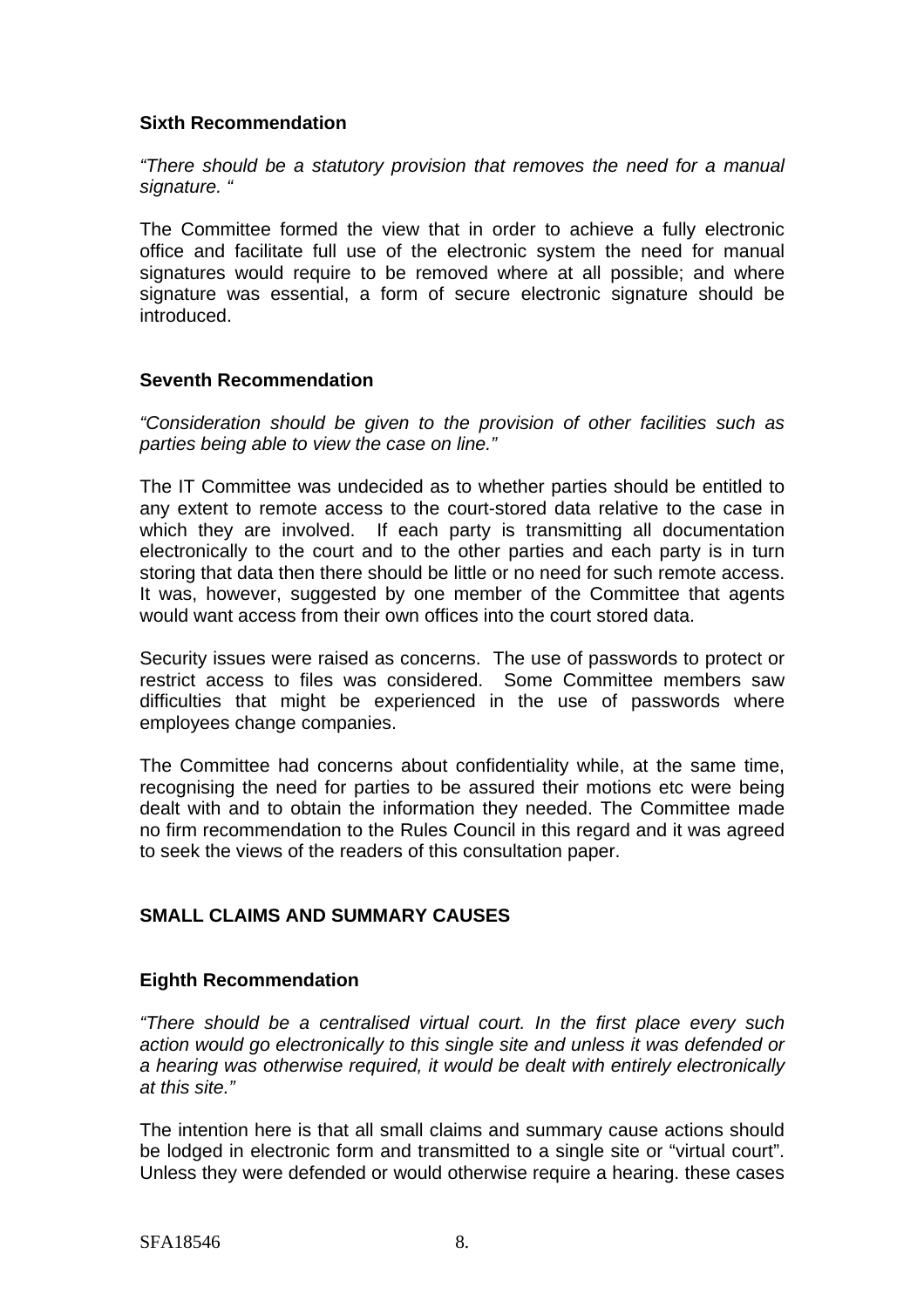would be dealt with entirely electronically at this location. Defended cases and those otherwise requiring a hearing would be transmitted to the appropriate local court for this purpose.

The Committee is of the view that such a system would bring about advantages in efficiency and that there would also be potential costs benefits that would be in the interests of the parties.

# **Ninth Recommendation**

## *" The sheriff clerk should serve all summary cause and small claims actions."*

The Committee considered that if the system for handling small claims and summary causes is to change as outlined above then this is the time to decide whether the sheriff clerk should serve all summary cause and small claims actions. The Committee saw this as a sensible step if all summonses are going to be lodged at the one central site and handled electronically. It also considered that this proposal too had the potential to generate cost savings which again could be to the benefit of the parties involved in the individual cases.

## **Tenth Recommendation**

*"The Secretariat should search the primary and secondary legislation to identify where changes will be required."*

The Committee was of the view that rules changes may be necessary to effect any desired reforms. The Secretariat of the Sheriff Court Rules Council is currently searching rules and legislation with a view to identifying where change will be necessary.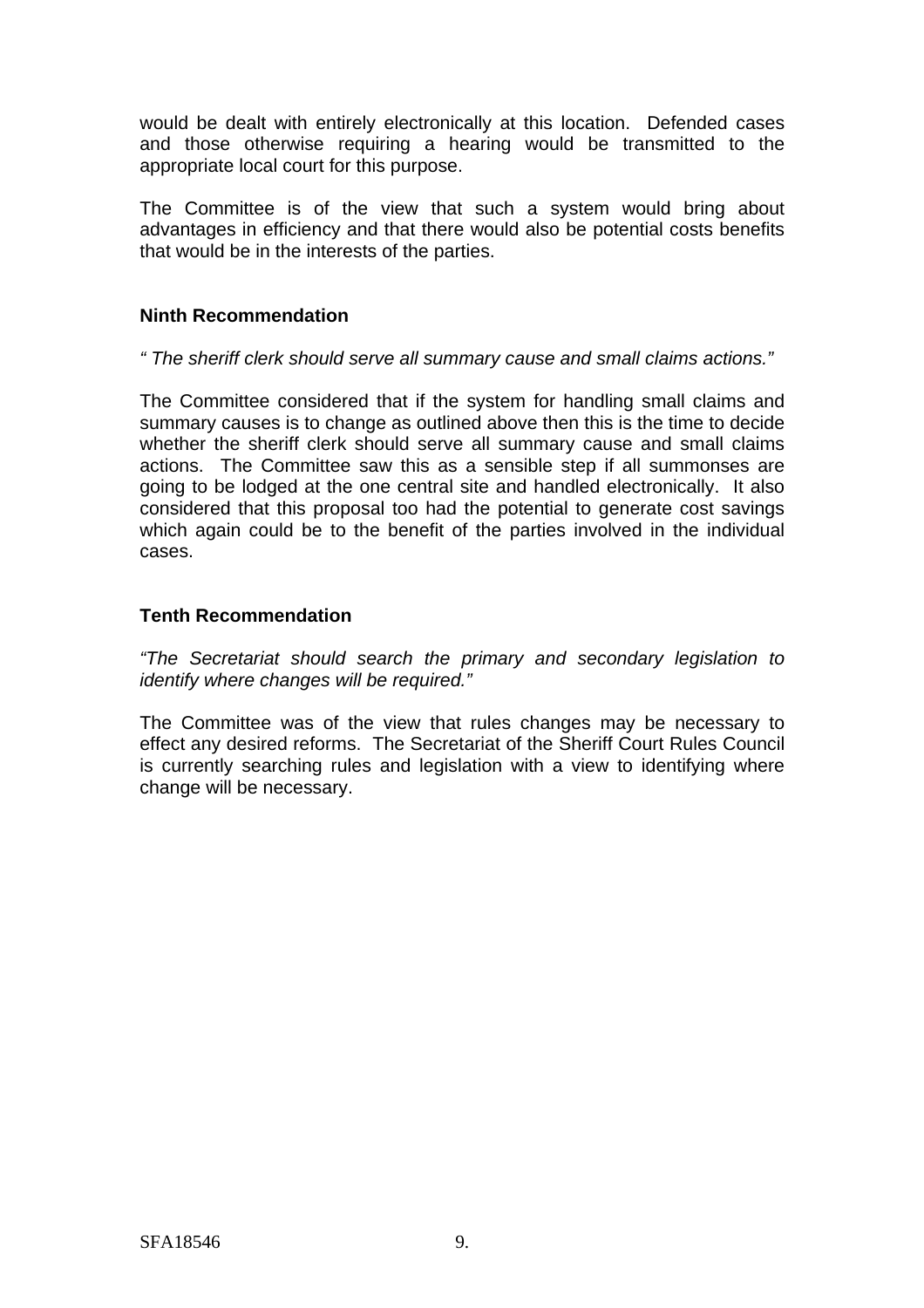| <b>Recommendations for Ordinary</b><br><b>Cause and Summary Applications</b>                                                                                                                                                                                                                                                                                                                                                                                                                        | <b>Questions</b>                                                                                                                                                                                                                                                                                                   |
|-----------------------------------------------------------------------------------------------------------------------------------------------------------------------------------------------------------------------------------------------------------------------------------------------------------------------------------------------------------------------------------------------------------------------------------------------------------------------------------------------------|--------------------------------------------------------------------------------------------------------------------------------------------------------------------------------------------------------------------------------------------------------------------------------------------------------------------|
| Electronic<br>1.<br>transmission,<br>lodging and storage of the following<br>documents should be competent:<br>(a)<br>Initial<br><b>Writs/Petitions/Applications</b><br><b>NID</b><br>(b)<br>(c)<br>Defences/Answers<br>(d)<br><b>Closed Record</b><br>(e)<br><b>Motions</b><br>(f)<br><b>Minutes</b><br><b>Note:</b> For the avoidance of doubt it is<br>not anticipated that productions for<br>proof will be electronically stored at<br>this stage. This issue will be looked<br>at separately. | 1.1<br>Do you consider this proposal<br>to be a step in the right direction?<br>1.2<br>What would the advantages<br>be?<br>1.3<br>What would the disadvantages<br>be?<br>What impact do you think this<br>1.4<br>proposal would have on the litigant?<br>1.5<br>Do you have<br>general<br>any<br>comments to make? |
| 2.<br>All interlocutors pronounced by<br>the court (including warrants granted<br>by sheriffs and clerks) should be<br>transmitted electronically to agents<br>(party litigants too where they wish to<br>avail themselves of this service).                                                                                                                                                                                                                                                        | 2.1<br>Do you consider this proposal<br>to be a step in the right direction?<br>2.2<br>What would the advantages<br>be?<br>2.3<br>What would the disadvantages<br>be?<br>What impact do you think this<br>2.4<br>proposal would have on the litigant?<br>2.5<br>Do you have<br>any<br>general<br>comments to make? |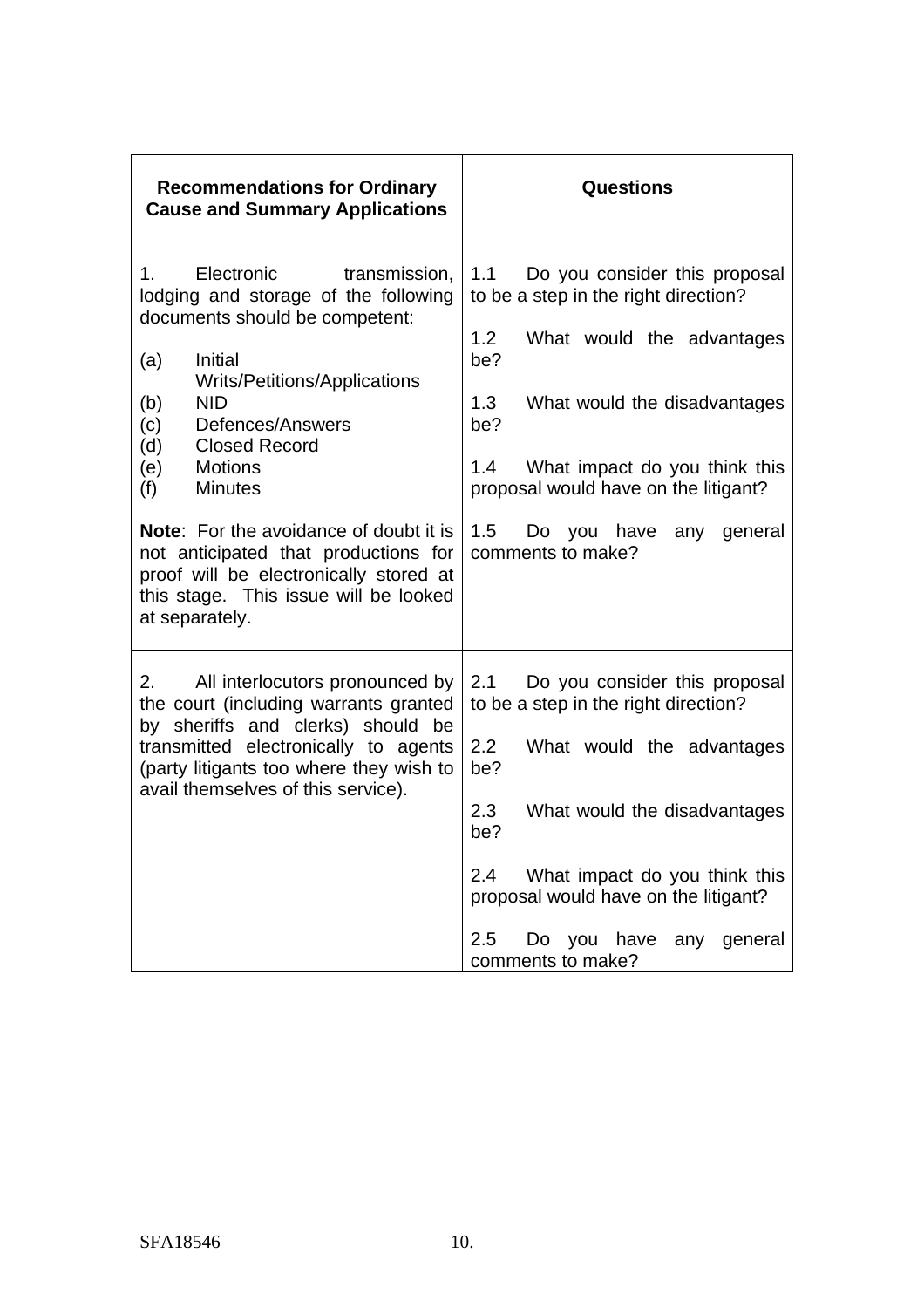| <b>Recommendations</b>                                                                             | Questions                                                                                                                                                                                                                                                    |
|----------------------------------------------------------------------------------------------------|--------------------------------------------------------------------------------------------------------------------------------------------------------------------------------------------------------------------------------------------------------------|
| operated by use of a website that<br>provides positive confirmation<br>of<br>receipt.              | 3. The system should be $\vert$ 3.1 Do you agree with the option of<br>using a website?<br>3.2 Do you have any comments on<br>any advantages?<br>3.3 Do you any comments on any<br>disadvantages?<br>3.4 Do you have any general<br>comments to make?        |
| 4. After a short pilot scheme the<br>system should be introduced in all the<br>courts in Scotland. | 4.1 Do you agree that the system<br>should be introduced across the<br>whole of Scotland?<br>4.2 Do you have any comments on<br>any advantages?<br>4.3 Do you have any comments on<br>any disadvantages?<br>4.4 Do you have any general<br>comments to make? |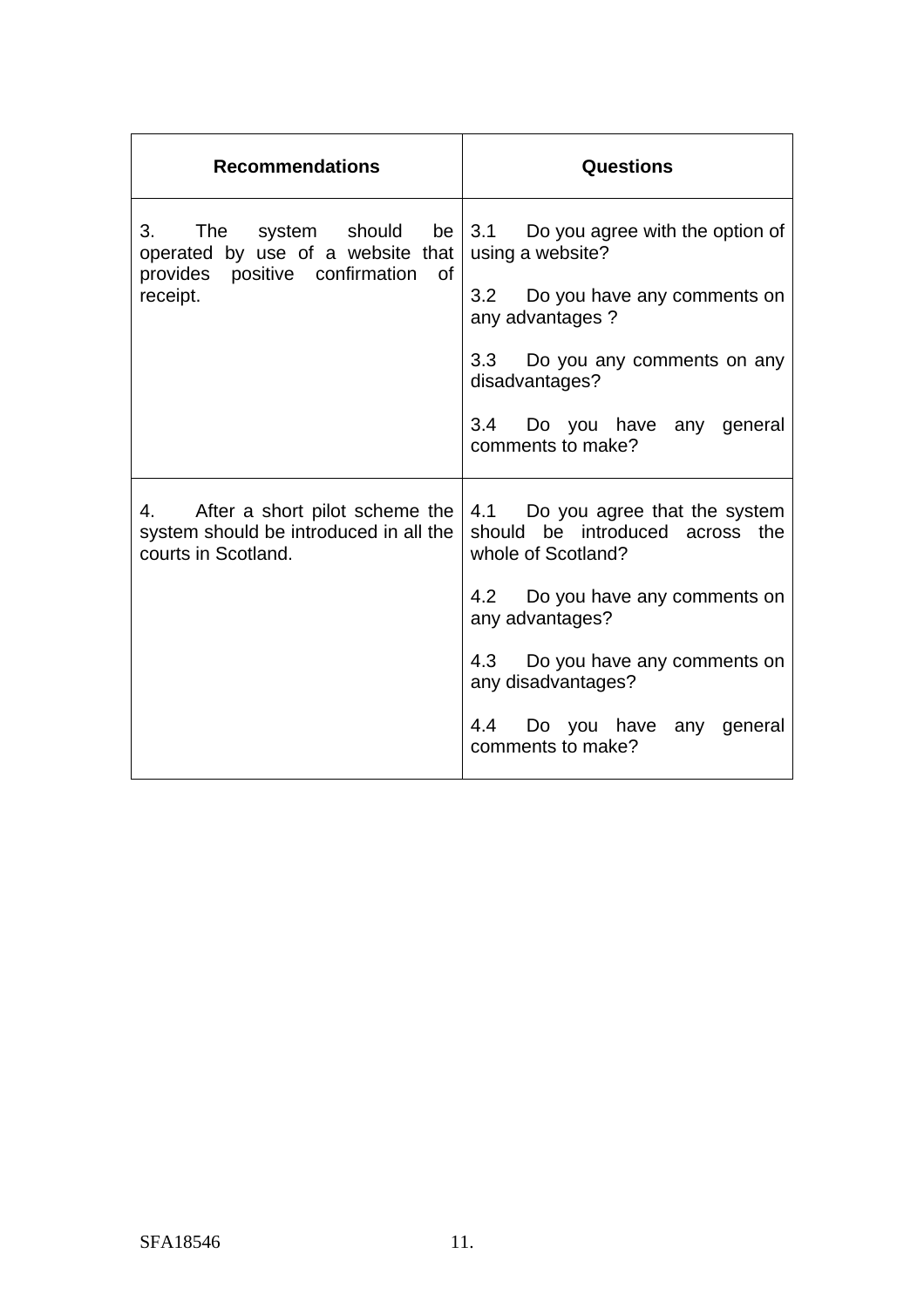| <b>Recommendations</b>                                                                                                                                                                                                                                                                                                            | <b>Questions</b>                                                                                                                                                                                                                                                                                                                                                                 |
|-----------------------------------------------------------------------------------------------------------------------------------------------------------------------------------------------------------------------------------------------------------------------------------------------------------------------------------|----------------------------------------------------------------------------------------------------------------------------------------------------------------------------------------------------------------------------------------------------------------------------------------------------------------------------------------------------------------------------------|
| The electronic system should<br>5.<br>be operated by the Scottish Court<br>Service in parallel with a paper<br>system for a period of 2 years after its<br>introduction. Thereafter it is proposed<br>that only in limited or exceptional<br>circumstances or on cause shown<br>should the paper system be used by<br>solicitors. | 5.1<br>you agree with<br>Do<br>using<br>parallel systems initially?<br>5.2 Do you have any comments on<br>any advantages?<br>5.3 Do you have any comments on<br>any disadvantages?<br>5.4 What period of time would you<br>suggest?<br>5.5 What should the exceptional<br>circumstances be?<br>5.6 Do you have any general<br>comments to make?                                  |
| There should be a statutory<br>provision that removes the need for a<br>manual signature.                                                                                                                                                                                                                                         | 6.1<br>Do<br>this<br>with<br>you<br>agree<br>proposal?<br>6.2 What<br>do<br>you<br>see<br>as<br>advantages?<br>6.3 What<br>do<br>you<br>see<br>as<br>disadvantages?<br>6.4<br>Do you have any general<br>comments to make?<br>6.5 Can you highlight any areas of<br>primary or subordinate legislation that<br>will require to be altered in order to<br>achieve this intention? |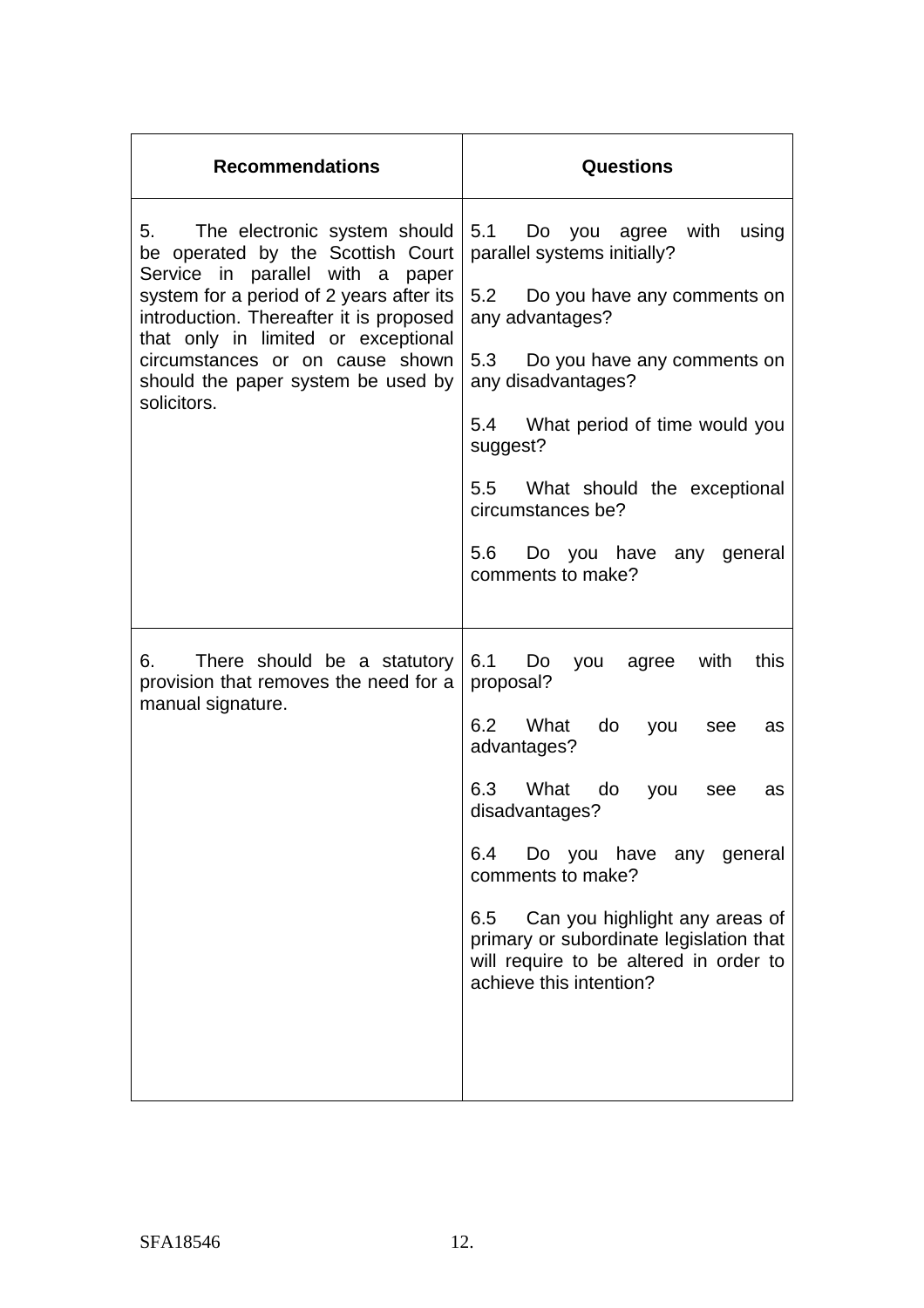| <b>Recommendations</b>                                                                                                                                                                                                                                             | <b>Questions</b>                                                                                                                                                                                                                                                                                                   |
|--------------------------------------------------------------------------------------------------------------------------------------------------------------------------------------------------------------------------------------------------------------------|--------------------------------------------------------------------------------------------------------------------------------------------------------------------------------------------------------------------------------------------------------------------------------------------------------------------|
| Consideration should be given<br>7.<br>to the provision of other facilities such<br>as parties being able to view the case<br>on line.                                                                                                                             | 7.1<br>What information should<br>be<br>displayed?<br>7.2 What degree of security do you<br>think is required to protect individual<br>parties' interests?<br>7.3<br>Any other general comments?                                                                                                                   |
| Recommendations in relation to<br>summary cause and small claims<br>actions                                                                                                                                                                                        |                                                                                                                                                                                                                                                                                                                    |
| There should be a centralised<br>8.<br>virtual court. In the first place all such<br>actions would go electronically to this<br>single site and unless defended or<br>otherwise required a hearing would<br>be dealt with entirely electronically at<br>this site. | 8.1<br>Do you consider this proposal<br>to be a step in the right direction?<br>8.2<br>What would any advantages<br>be?<br>8.3<br>What would any disadvantages<br>be?<br>8.4<br>What impact do you think this<br>proposal would have on the litigant?<br>8.5<br>Do you have<br>any<br>general<br>comments to make? |
| The Sheriff Clerk should serve<br>9.<br>all summary cause and small claims<br>actions.                                                                                                                                                                             | 9.1<br>Do you consider this proposal<br>to be a step in the right direction?<br>9.2<br>What would the advantages<br>be?<br>9.3<br>What would the disadvantages<br>be?<br>9.4<br>What impact do you think this<br>proposal would have on the litigant?<br>9.5<br>Do you have any general<br>comments to make?       |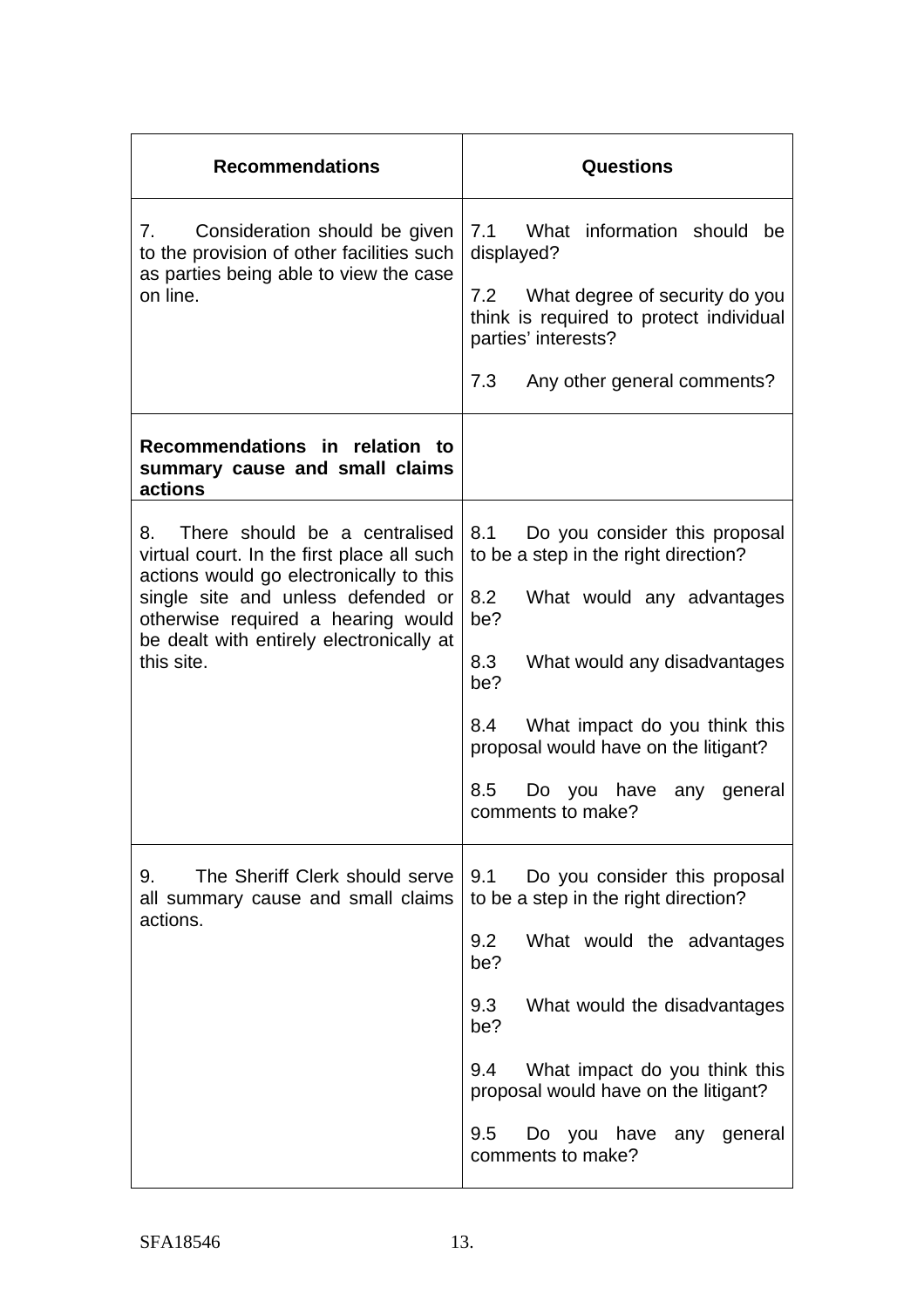| <b>Recommendations</b>                                                                                                          | Questions                                                        |
|---------------------------------------------------------------------------------------------------------------------------------|------------------------------------------------------------------|
| 10.<br>the primary and secondary legislation on where changes should be made?<br>to identify where changes will be<br>required. | The Secretariat should search   10.1 Do you have any suggestions |

**Please now respond to the questions posed and indicate any other general comments or suggestions you would wish to make.**